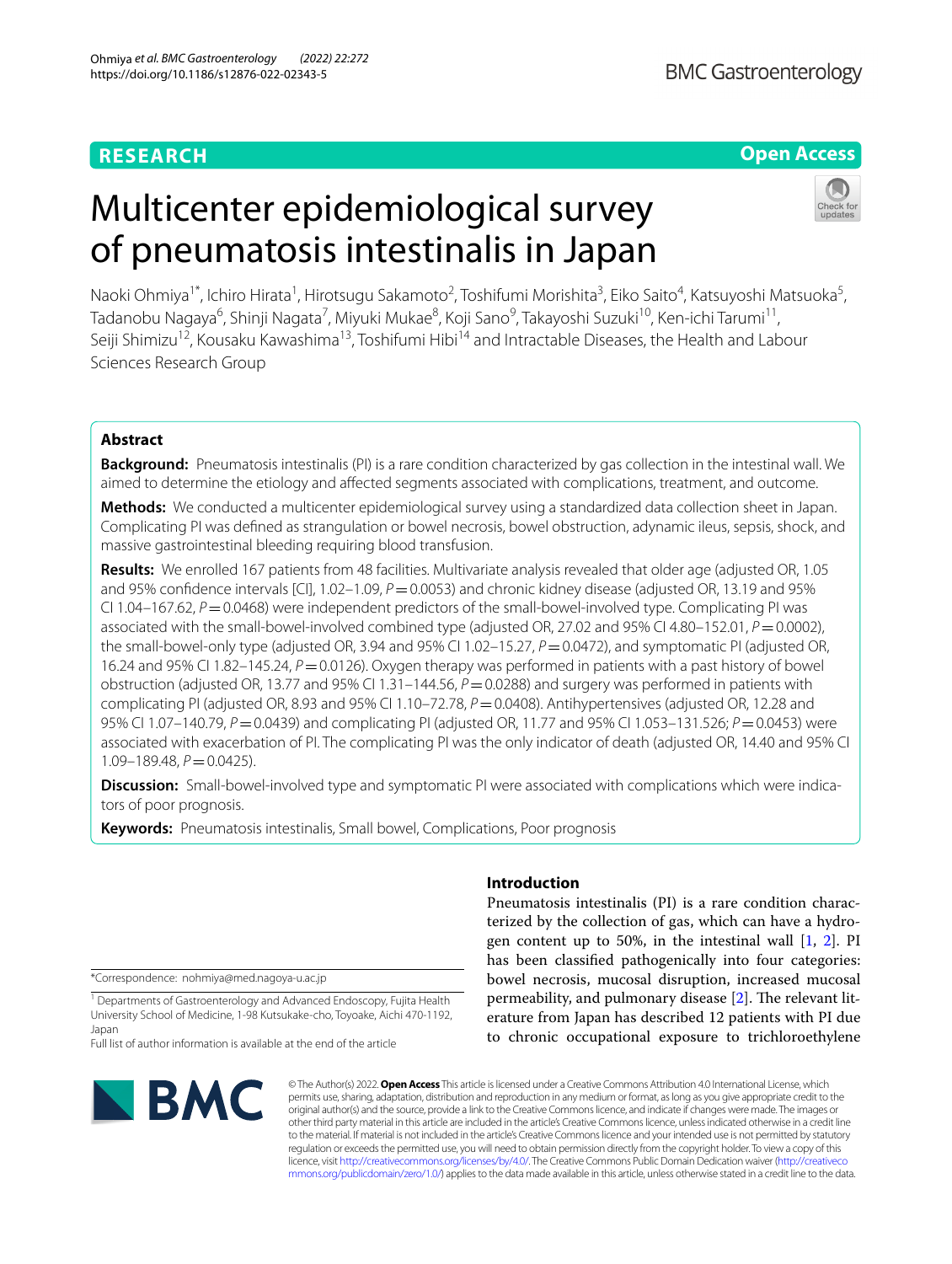[[3\]](#page-6-2), 14 following treatment of diabetes mellitus with α-glucosidase inhibitors [\[4](#page-6-3)], and 39 with systemic sclerosis [\[5](#page-6-4)]. An American multicenter retrospective study including 500 PI patients reported that 40% had transmural ischemia or withdrawal of clinical care and subsequent mortality, while 60% had benign diseases that could be observed without any aggressive intervention [[6\]](#page-6-5). In Asia, a Korean retrospective study including 123 PI patients demonstrated that the most common cause was mesenteric vascular ischemia (35.0%), followed by bowel obstruction (13.8%), chemotherapy (10.6%), adynamic ileus (7.3%), post-anastomosis (3.3%), chronic obstructive pulmonary disease (2.4%), and nonspecifc enteritis (2.4%) [\[7](#page-7-0)].

PI is distributed throughout the digestive tract, especially in the small and large intestine, and PI is occasionally accompanied by pneumoperitoneum and portal venous gas. The clinical significance of PI varies from an incidental fnding that resolves spontaneously to death. A multicenter prospective epidemiologic study of the American Association for the Surgery of Trauma including 127 patients with PI recommended that surgical exploration be strongly considered for patients presenting with a blood lactate value greater than 2.0 mmol/L (18 mg/dL) and/or peritonitis; furthermore, the authors of the report suggested strong suspicion for necrosis in those patients and small bowel involvement, ascites, adynamic ileus, anemia, and a high international normalized ratio  $[8]$  $[8]$ . The large intestine is affected most commonly, while the small intestine is associated with this complicating pathologic PI  $[6]$  $[6]$ , the mechanism of which is not fully elucidated. In addition, a large-scale multicenter study of PI has not been conducted in Japan to date. Therefore, we conducted a multicenter epidemiological survey including 167 patients with PI in Japan and determined the etiology and afected segments associated with complications, treatment, and outcome.

## **Patients and methods**

#### **Study design**

This was a retrospective multicenter epidemiological study using a standardized data collection sheet. The diagnosis of PI was made with the identification of characteristic features or gas in the bowel wall by endoscopy, endoscopic ultrasonography, CT, plain abdominal roentgenogram, barium enema roentgenogram, or laparotomy. The aim of this study was to define the clinical features leading to complications and poor prognosis. Complicating PI was defned as having strangulation or bowel necrosis, bowel obstruction, adynamic ileus without mechanical obstruction, sepsis, shock, and massive gastrointestinal bleeding requiring blood transfusion. Benign PI was defned as not having those complications. This study was reviewed and approved by the institutional review board and ethics committee of Fujita Health University Hospital. Informed consent was obtained in the form of opt-out on the web-site. Those who rejected it were excluded. All authors had access to the study data and reviewed and approved the fnal manuscript.

## *Survey*

The data collection sheet comprised questions on demographics, medical history, medications used, examinations, symptoms, complications, treatment, and outcome, as listed in Additional fle [1](#page-5-0): Supplementary Table 1. We sent this data sheet to 150 medical facilities in Japan in April 2013 and collected it by August 2013. When some items of the data sheet were unanswered, the numbers of patients subjected to analyses varied among the items.

#### *Statistical analysis*

The numbers in the text are expressed as the median (range), and comparisons were analyzed using the Mann–Whitney U test. The proportions of patients among categorical items were compared by Fisher's exact probability test or the  $\chi^2$  test. Multivariate analysis was performed using logistic regression analysis for categorical items with *P*-values less than 0.10 in the univariate analysis. Categorical items were excluded for multivariate analysis unless the number of patients in either of groups exceeded 2. To elucidate the relationship between the segments involved and clinical characteristics, the segments were classifed into two types: large bowel-only type and small bowel-involved type. The small-bowel-involved type was classifed into the smallbowel-involved combined type with afected segments combining the small bowel and the other gastrointestinal tract, and the small-bowel-only type. Crude odds ratios (ORs) and adjusted ORs with 95% confdence intervals (95% CIs) were computed. Diferences were considered signifcant with *P*-values less than 0.05.

## **Results**

## **Clinical characteristics of pneumatosis intestinalis**

Standardized data collection sheets were returned from 48 facilities (32%) including 16 secondary and 32 tertiary health care hospitals, and 167 cases were enrolled. The patients' demographics, comorbidities, past medical histories, and medications used are shown in Table [1](#page-2-0). Symptoms, complications, segments involved, diagnostic examinations, treatment, outcome of PI, and prognosis are shown in Table [2.](#page-3-0)

## **Segment of bowel involved**

A comparison of clinical characteristics between the large-bowel-only type and the small-bowel-involved type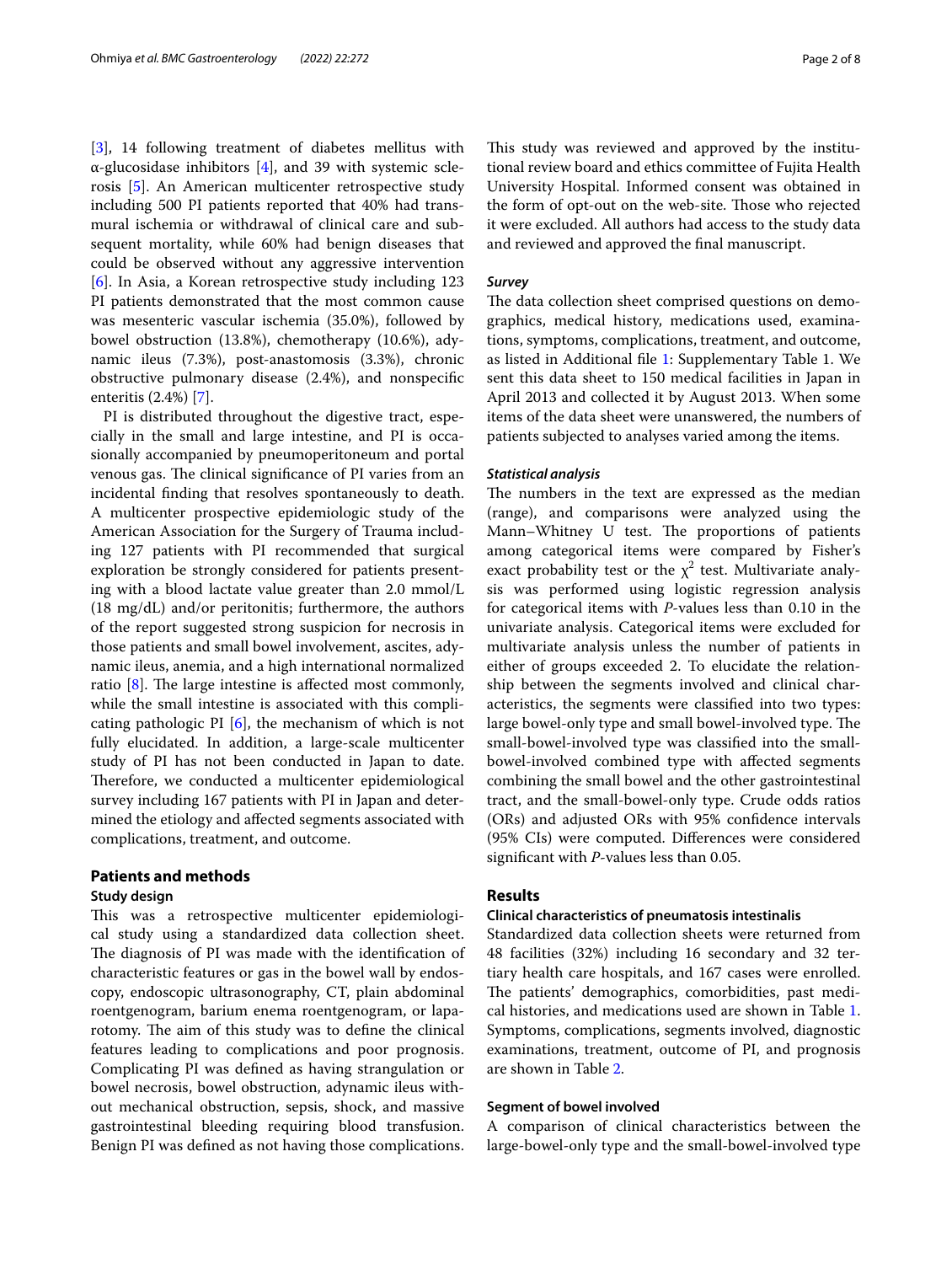<span id="page-2-0"></span>**Table 1** Clinical characteristics of patients with pneumatosis intestinalis

| <b>Characteristics</b>                        | n               | (%)  |
|-----------------------------------------------|-----------------|------|
| No. patients                                  | 167             |      |
| Men/women                                     | 87/80           |      |
| Median age of onset (years)                   | 65 (range 9-91) |      |
| Exposure to organic solvents                  | $\mathfrak{D}$  | (1)  |
| Comobidities and/or past medical history      | 141             | (84) |
| Gastroduodenal diseases                       | 45              | (27) |
| Inflammatory bowel disease                    | 16              | (10) |
| Ulcerative colitis                            | 13              | (8)  |
| Crohn's disease                               | $\overline{2}$  | (1)  |
| Behcet's disease                              | 1               | (1)  |
| Carcinoma                                     | 13              | (8)  |
| Esophegeal carcinoma                          | 1               | (1)  |
| Gastric carcinoma                             | 3               | (2)  |
| Colorectal carcinoma                          | 9               | (5)  |
| Colorectal polyp                              | 6               | (4)  |
| Bowel obstruction                             | 3               | (2)  |
| Others                                        | 5               | (3)  |
| Diabetes mellitus                             | 31              | (19) |
| Chronic lung disease                          | 28              | (17) |
| Autoimmune disease                            | 30              | (18) |
| Hypertension                                  | 13              | (8)  |
| Heart disease                                 | 11              | (7)  |
| Hepatobiliarypancreatic disease               | 10              | (6)  |
| Kideny disease                                | $\overline{4}$  | (2)  |
| Others                                        | 41              | (25) |
| Medications used                              | 137             | (82) |
| Corticosteroid                                | 45              | (27) |
| Antidiabetics                                 | 29              | (17) |
| a-glucosidase inhibitors                      | 23              | (14) |
| Others                                        | 14              | (8)  |
| Gastric acid secretion inhibitors             | 20              | (12) |
| Proton pump inhibitors                        | 15              | (9)  |
| Histamine-2 receptor antagonists              | 6               | (4)  |
| Antihypertensives                             | 19              | (11) |
| Calcium antagonist                            | 10              | (6)  |
| <b>B-blocker</b>                              | 8               | (5)  |
| Angiotensin II receptor blocker               | 9               | (5)  |
| Angiotensin converting enzyme inhibitor       | 1               | (1)  |
| a-blocker                                     | 1               | (1)  |
| Immunosuppressants                            | 16              | (10) |
| 5-aminosalicylates or salicylazosulfapyridine | 15              | (9)  |
| Statins/ezetimib/fibrates                     | 14              | (8)  |
| Antithrombotics                               | 12              | (7)  |
| Anticoagulants                                | 4               | (2)  |
| Antiplatelets                                 | 9               | (5)  |
| Laxatives*                                    | 10              | (6)  |
| Anti-cancer agents                            | 9               | (5)  |
| Herbal medicine                               | 7               | (4)  |
| Allopurinol/benzbromaron                      | 3               | (2)  |
| Others                                        | 44              | (26) |
|                                               |                 |      |

\*Magnesium oxide (n = 7), sennoside (n = 4), and sodium picosulfate (n = 4)

is shown in Additional fle [2:](#page-5-1) Supplementary Table 2. Although univariate analysis demonstrated that older age, non-use of α-glucosidase inhibitors, 5-aminosalicylates, salicylazosulfapyridine, or statins/ezetimib/ fbrates, negativity for ulcerative colitis, positivity for autoimmune disease, chronic kidney disease, and cancer other than that of the digestive or hematologic system were associated with the small-bowel-involved type, multivariate analysis revealed that older age (adjusted OR, 1.05 and 95% confdence intervals [CI], 1.02–1.09, *P*=0.0053) and chronic kidney disease (adjusted OR, 13.19 and 95% CI 1.04–167.62, *P* = 0.0468) were the only independent predictors (Table [3\)](#page-4-0).

## **Complicating pneumatosis intestinalis**

A comparison of clinical characteristics between benign and complicating PI is shown in Additional fle [3:](#page-5-2) Supplementary Table 3. Symptoms of complicating PI included abdominal pain/distention ( $n=25$ , 96%) and bloody stool  $(n=4, 15%)$  except one asymptomatic patient with hydrocephalus after subarachnoid hemorrhage, while those of benign PI included abdominal pain/distention  $(n=49,$ 35%), diarrhea (n=17, 12%), constipation (n=10, 7%), and bloody stool ( $n=8$ , 6%). The multivariate analysis revealed that the small-bowel-involved combined type (adjusted OR, 27.02 and 95% CI 4.80–152.01, *P*=0.0002), symptomatic PI (adjusted OR, 16.24 and 95% CI 1.82– 145.24,  $P=0.0126$ ), and the small-bowel-only type (adjusted OR, 3.94 and 95% CI 1.02–15.27, *P*=0.0472) were the only independent predictors (Table [3\)](#page-4-0).

#### **Treatment of pneumatosis intestinalis**

The comparison of clinical characteristics in terms of medical treatment, oxygen therapy, endoscopic therapy, and surgery is shown in Additional fle [4:](#page-5-3) Supplementary Table 4. The rates of improvement, exacerbation, recurrence, and death stratifed by conservative, oxygen, and surgical treatment were 67.5%, 4.3%, 0.0%, and 5.1%; 80.0%, 2.9%, 2.9%, and 2.9%; and 83.3%, 8.3%, 0.0%, and 8.3%, respectively. Univariate analysis demonstrated the following: non-use of 5-aminosalicylates/salicylazosulfapyridine, a past history of bowel obstruction, autoimmune disease, afected segments other than the large bowel associated with oxygen treatment, use of anticancer agents, the small-bowel-only type and complicating PI associated with surgery. Multivariate analysis demonstrated that oxygen therapy was performed in patients with a past history of bowel obstruction (adjusted OR, 13.77 and 95% CI 1.31–144.56, *P*=0.0288); and surgery was performed in patients with complicating PI (adjusted OR, 8.93 and 95% CI 1.10–72.78,  $P = 0.0408$ , as shown in Table [3](#page-4-0).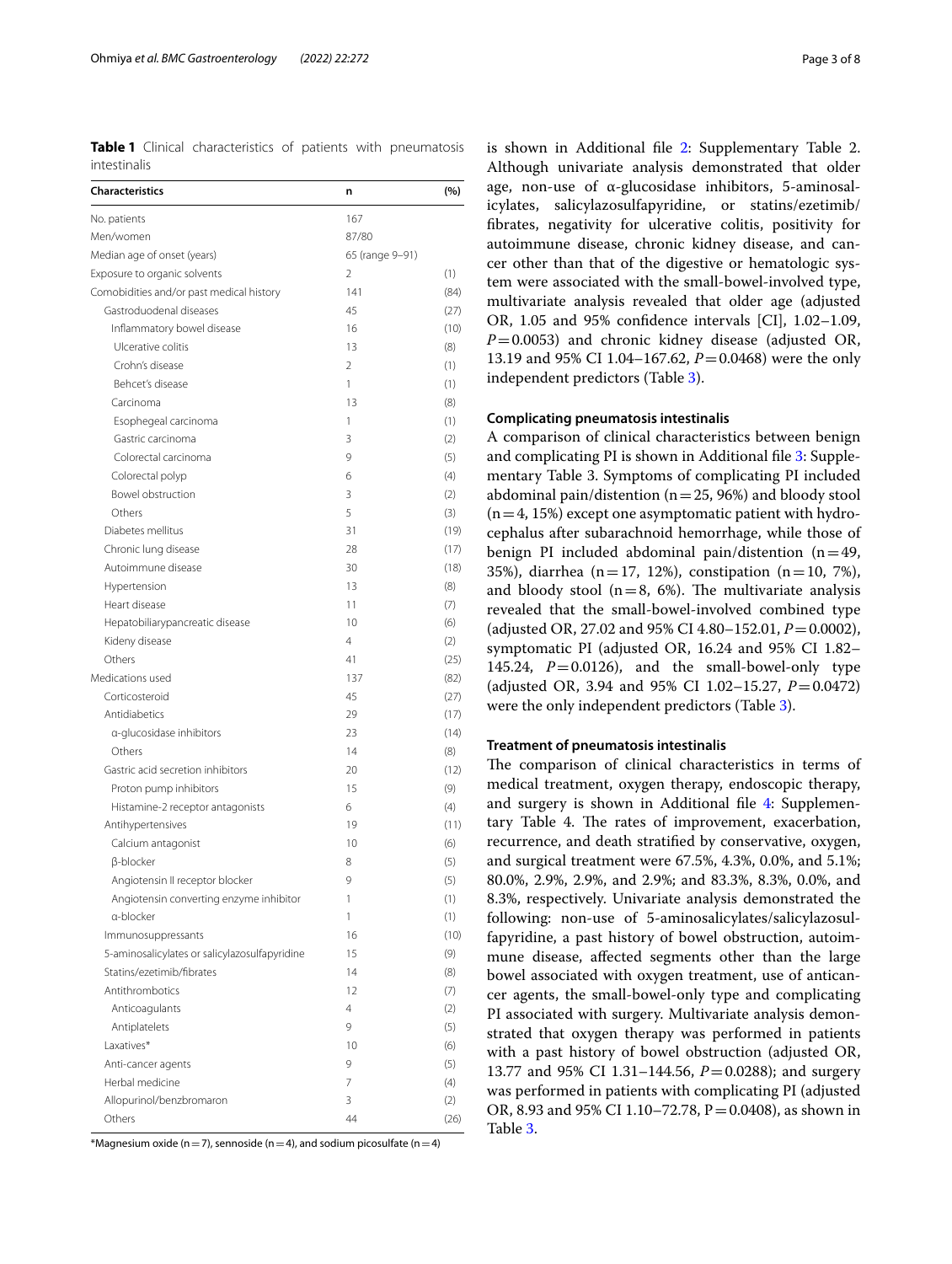## <span id="page-3-0"></span>**Table 2** Pneumatosis intestinalis ( $n=167$ )

| <b>Characteristics</b>                      | n   | (%)    |
|---------------------------------------------|-----|--------|
| Symptoms                                    |     |        |
| Asymtomatic                                 | 70  | (41.9) |
| Symptomatic                                 | 97  | (58.1) |
| Complications                               |     |        |
| Abscense                                    | 141 | (84.4) |
| Presence                                    | 26  | (15.6) |
| Strangulation or bowel necrosis             | 10  | (6.0)  |
| Bowel obstruction                           | 4   | (2.4)  |
| Massive bleeding                            | 4   | (2.4)  |
| Adynamic ileus                              | 4   | (2.4)  |
| Bowel perforation                           | 3   | (1.8)  |
| Sepsis                                      | 1   | (0.6)  |
| Segments involved                           |     |        |
| Large bowel only                            | 119 | (71.3) |
| Right-sided colon only                      | 84  | (50.3) |
| Left-sided colon only                       | 25  | (15.0) |
| Right- and left-sided colon                 | 6   | (3.6)  |
| Throughout the large bowel                  | 2   | (1.2)  |
| Rectum only                                 | 1   | (0.6)  |
| Left-sided colon and rectum                 | 1   | (0.6)  |
| Small bowel only                            | 33  | (19.8) |
| Ileum only                                  | 14  | (8.4)  |
| Jejunum only                                | 11  | (6.6)  |
| Ileum and jejunum                           | 8   | (4.8)  |
| Combined                                    | 13  | (7.8)  |
| Ileum and right-sided colon                 | 3   | (1.8)  |
| Ileum, right- and left-sided colon          | 3   | (1.8)  |
| Jejunum, ileum, right- and left-sided colon | 3   | (1.8)  |
| Esophagus, stomach, small bowel             | 2   | (1.2)  |
| Jejunum and right-sided colon               | 1   | (0.6)  |
| Esophagus, stomach, small bowel, and colon  | 1   | (0.6)  |
| Diagnostic examination                      |     |        |
| Endoscopy                                   | 90  | (53.9) |
| Computed tomography                         | 85  | (50.9) |
| Plain abdominal roentgenogram               | 27  | (16.2) |
| Barium enema roentgenogram                  | 19  | (11.4) |
| Endoscopic ultrasonography                  | 6   | (3.6)  |
| Laparotomy                                  | 1   | (0.6)  |
| Treatment                                   |     |        |
| Conservative treatment                      | 117 | (70.1) |
| Oxygen therapy                              | 35  | (21.0) |
| Hyperbaric                                  | 16  | (9.6)  |
| Conventional                                | 19  | (11.4) |
| Endoscopic therapy                          | 3   | (1.8)  |
| Puncture with needle                        | 2   | (1.2)  |
| Deaeration                                  | 1   | (0.6)  |
| Surgery                                     | 12  | (7.2)  |
| Outcome of pneumatosis intestinalis         |     |        |
| Improvement                                 | 119 | (71.3) |
|                                             |     |        |

## **Table 2** (continued)

| <b>Characteristics</b> | n             | (%)    |
|------------------------|---------------|--------|
| Disapperance           | 80            | (47.9) |
| Reduction              | 36            | (21.6) |
| Recurrence             | 1             | (0.6)  |
| Unknown                | 2             | (1.2)  |
| No change              | 40            | (24.0) |
| <b>Exacerbation</b>    | 8             | (4.8)  |
| Prognosis              |               |        |
| Survival               | 159           | (95.2) |
| Death                  | 8             | (4.8)  |
| Strangulation          | 4             | (2.4)  |
| Sepsis                 | $\mathcal{P}$ | (1.2)  |
| Bleeding               | 1             | (0.6)  |
| Data unavailable       | 1             | (0.6)  |

## **Outcome of pneumatosis intestinalis**

The comparison of the clinical characteristics among the outcomes of PI, namely, improvement, no change, and exacerbation, is shown in Additional fle [5](#page-5-4): Supplementary Table 5. Univariate analysis demonstrated that non-use of α-glucosidase inhibitors and use of 5-aminosalicylates/salicylazosulfapyridine associated with no change, use of antihypertensives, chronic kidney disease, and involved segments other than the large bowel were associated with exacerbation. Multivariate analysis demonstrated that the use of antihypertensives (adjusted OR, 12.28 and 95% CI 1.07–140.79, *P*=0.0439) and complicating PI (adjusted OR, 11.77 and 95% CI 1.053–131.526;  $P=0.0453$ ) were associated with exacerbation of PI, as shown in Table [3.](#page-4-0)

## **Death associated with pneumatosis intestinalis**

The comparison of clinical characteristics in terms of survival and death associated with PI is shown in Additional file [6](#page-5-5): Supplementary Table 6. Although the univariate analysis demonstrated that the use of  $\alpha$ -blocker, laxatives, cirrhosis, and chronic kidney disease, the small-bowelinvolved type, complicating PI were associated with death, the multivariate analysis revealed that the complicating PI was the only indicator of death (adjusted OR, 14.40 and 95% CI 1.09–189.48, *P*=0.0425), as shown in Table [3](#page-4-0). Of the eight patients, 6 died from complicating PI (4 with bowel infarction, 1 with septic shock, and 1 with massive gastrointestinal bleeding), and 2 died from severe comorbidities such as liver cirrhosis with chronic kidney disease and acute leukemia followed by graft-versus-host disease.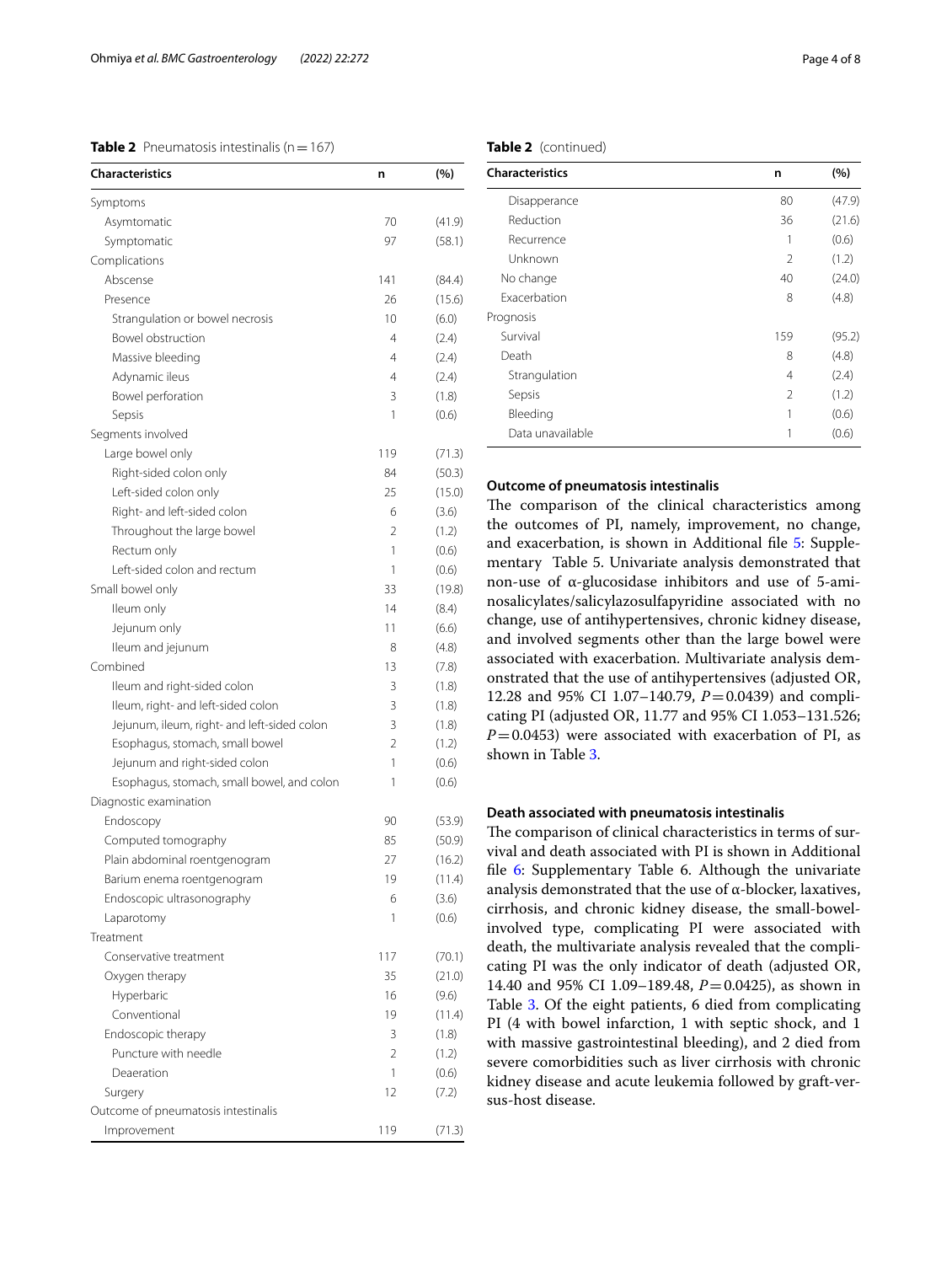<span id="page-4-0"></span>**Table 3** Multivariate analysis of segments, complications, treatment, and outcomes of pneumatosis intestinalis

| <b>Characteristics</b>                                      | <b>Adjusted OR</b> | 95% CI              | P      |
|-------------------------------------------------------------|--------------------|---------------------|--------|
| Segment of bowel involved                                   |                    |                     |        |
| Small-bowel-involved type                                   |                    |                     |        |
| Age                                                         | 1.05               | $(1.02 - 1.09)$     | 0.0053 |
| Chronic kideny disease                                      | 13.19              | $(1.04 - 167.62)$   | 0.0468 |
| a-glucosidase inhibitors                                    | 0.27               | $(0.07 - 1.01)$     | 0.0519 |
| Complicating pneumatosis intestinalis                       |                    |                     |        |
| Small-bowel-involved combined type                          | 27.02              | $(4.80 - 152.01)$   | 0.0002 |
| Symptomatic                                                 | 16.24              | $(1.82 - 145.24)$   | 0.0126 |
| Small-bowel-only type                                       | 3.94               | $(1.02 - 15.27)$    | 0.0472 |
| Treatment                                                   |                    |                     |        |
| Oxygen therapy                                              |                    |                     |        |
| Past history of bowel obstruction                           | 13.77              | $(1.31 - 144.55)$   | 0.0288 |
| Proton pump inhibitors                                      | 3.14               | $(0.83 - 11.96)$    | 0.0928 |
| Surgery                                                     |                    |                     |        |
| Complicating pneumatosis intestinalis                       | 8.93               | $(1.10 - 72.78)$    | 0.0408 |
| Small bowel only segment                                    | 6.21               | $(0.74 - 52.18)$    | 0.9260 |
| Outcomes of pneumatosis intestinalis                        |                    |                     |        |
| <b>Exacerbation</b>                                         |                    |                     |        |
| Antihypertensives                                           | 12.28              | $(1.07 - 140.79)$   | 0.0439 |
| Complicating pneumatosis intestinalis                       | 11.77              | $(1.053 - 131.526)$ | 0.0453 |
| Prognosis of patients with pneumatosis intestinalis (death) |                    |                     |        |
| Complicating pneumatosis intestinalis                       | 14.40              | $(1.09 - 189.48)$   | 0.0425 |

Bold indicate *P*-values less than 0.05

## **Discussion**

The present multicenter epidemiologic study demonstrated that complicating PI, such as strangulation or bowel necrosis, bowel obstruction, adynamic ileus, sepsis, shock, and massive gastrointestinal bleeding, was signifcantly associated with the small-bowelinvolved combined type, the small-bowel-only type, and symptomatic PI. These results support the findings of another prospective multicenter study including 127 PI patients sponsored by the Association for Surgery of Trauma: the small bowel location of PI, peritonitis, and abnormal laboratory values such as an elevated international normalized ratio, decreased hemoglobin, and lactate values greater than 2.0 mmol/L were predictive of pathologic PI defned as the presence of transmural ischemia during surgical exploration or autopsy [[8](#page-7-1)]. Similarly, the largest-scale retrospective multicenter epidemiologic study of the Eastern Association for the Surgery of Trauma including 500 patients demonstrated that the large bowel disease was the most common site for PI, but the jejunal and ileal pneumatosis locations were most commonly associated with pathologic PI [\[6\]](#page-6-5). A retrospective single-center study including 70 patients with PI or portal vein gas-clarifed acute mesenteric ischemia was associated with small bowel PI, abdominal pain, elevated lactate, and the calculated vascular disease score  $[9]$  $[9]$  $[9]$ . These studies are in line with the present fnding, but in a retrospective single-center study including 97 patients with PI (46% colon, 27% stomach, 5% stomach, and 7% both small and large bowel), Morris et al. reported that the location of pneumatosis alone was not predictive of outcome or intervention  $[10]$  $[10]$ . The present study has the inherent limitation of its lack of data on blood and physical fndings, but a comprehensive diagnosis that includes a physical examination with parameters such as vital and peritoneal signs, laboratory tests, and imaging modalities, is essential to rule out complicating PI. This small-bowel-involved type was shown to be signifcantly associated with older age and chronic kidney disease in the present study. Among the four cases with chronic kidney disease, 3 were the small-bowel-only type while 1 was the large-bowel-only type, the diference of which seems marginal with *P*-values of 0.0468. There have been no reports regarding the association between afected segments of PI and kidney disease, but DuBose et al. described that patients with pathologic type were more likely to be older, with a history of enteritis and chronic renal failure [[6\]](#page-6-5). Chronic kidney disease, especially end-stage renal disease increased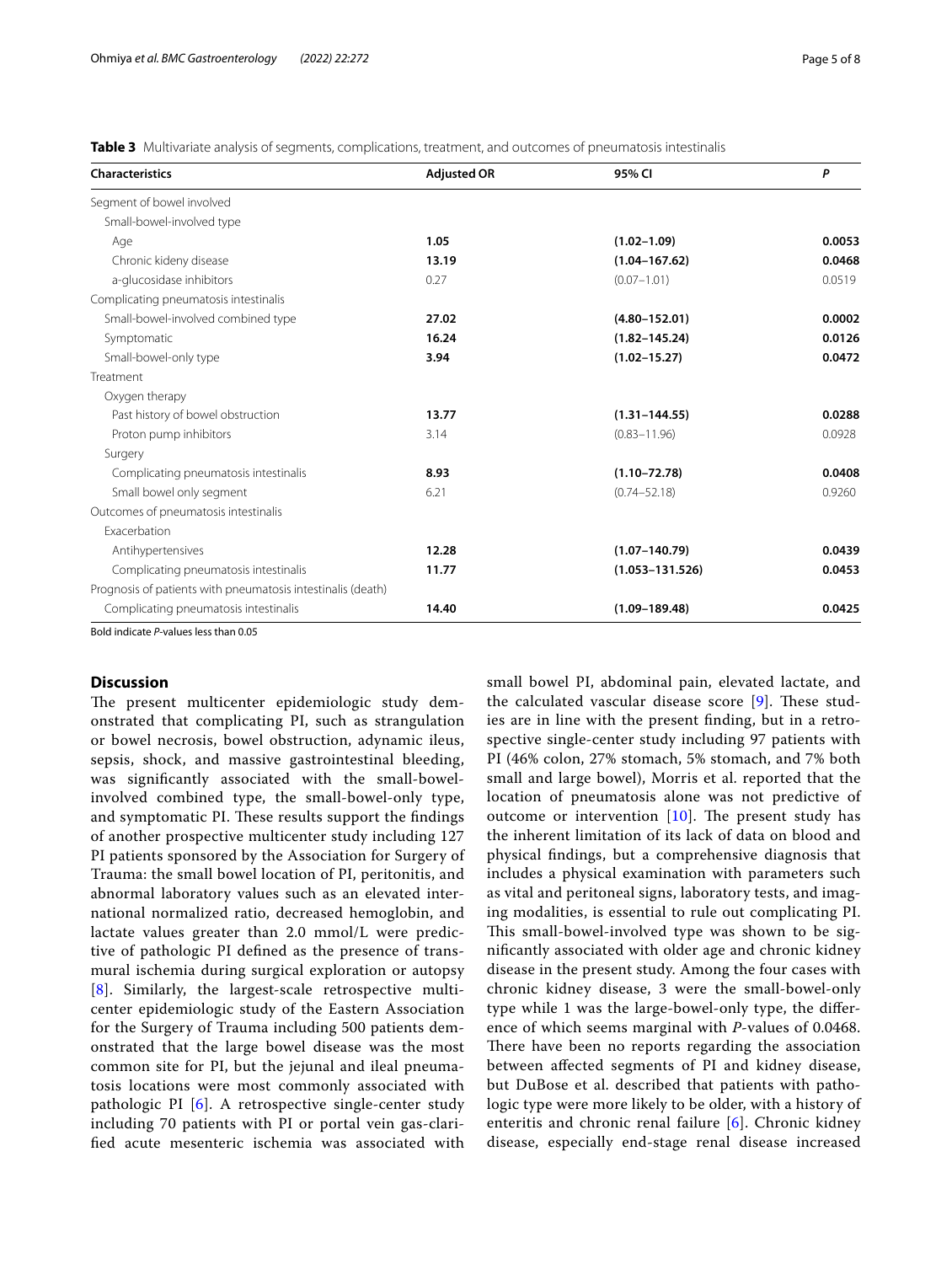intestinal permeability $[11]$  $[11]$  $[11]$ , which might be associated with PI afecting both the small and large bowels. In contrast to the large-bowel-only type associated with a-glucosidase inhibitors and ulcerative colitis, the small-bowel-involved type associated with older age, autoimmune disease, chronic kidney disease, and cancer can be more intractable and vulnerable to blood perfusion, which leads to the speculation of this type more complicating.

Regarding treatment, oxygen therapy was signifcantly associated with patients with a past medical history of bowel obstruction, and surgery was signifcantly associated with complicating PI. Hyperbaric oxygen therapy is a controversial treatment for adhesive postoperative small bowel obstruction, but Fukami et al. described that 143 patients (87.7%) were treated successfully with hyperbaric oxygen therapy without long-tube decompression. This oxygen therapy was associated with earlier resumption of oral intake and a shorter hospital stay, and the rate of operation was 7.4% in the hyperbaric oxygen therapy group and 14.8% in group treated by decompression alone  $[12]$  $[12]$  $[12]$ . In this context, patients with PI with a history of bowel obstruction likely underwent oxygen therapy. Duron et al. reported that abdominal distention, peritonitis, and lactic acidemia were predictive of positive intraoperative fndings mandating intervention including mesenteric ischemia, an obstruction, or an incarcerated hernia on multivariate analysis in a retrospective multicenter record review of 150 PI patients, 54 (36%) of whom were managed nonoperatively, 72 of whom underwent surgery, and 24 of whom were given comfort measures only [[13](#page-7-6)]. Generally, complicating or pathologic PI is an indication for surgery, as shown in the present study.

The last finding of the present study was that complicating PI was signifcantly associated with exacerbation of PI and subsequent death, which also makes medical sense. Wiesner et al. reported that of seven patients with infarction limited to one bowel segment (jejunum, ileum, or colon), only one patient (14%) died, whereas of the 10 patients with infarction of two or three bowel segments, eight patients (80%) died. These authors concluded that CT fndings of PI and portomesenteric venous gas due to bowel ischemia do not generally allow prediction of transmural bowel infarction because these fndings may be observed in patients with only partial ischemic bowel wall damage, and the clinical outcomes of patients with bowel ischemia with these CT fndings seem to depend mainly on the severity and extent of their underlying disease [[14\]](#page-7-7), which is consistent with our comprehensive fnding.

The present study has inherent limitations, including its retrospective design, ethnically homogeneous sample, low response rate to this survey, no laboratory data

or images included, no CKD classifcation obtained, and participation bias in terms of data collection, which was conducted mainly by gastroenterologists and a few surgeons but no radiologists or acute care physicians. Therefore, the proportion of surgery in the treatment was as low as 4.6%.

## **Conclusions**

In conclusion, our study highlights that small-bowelinvolved type and symptomatic PI are associated with complications which are indicators of poor prognosis in the largest Asian population ever.

### **Abbreviation**

PI: Pneumatosis intestinalis.

## **Supplementary Information**

The online version contains supplementary material available at [https://doi.](https://doi.org/10.1186/s12876-022-02343-5) [org/10.1186/s12876-022-02343-5](https://doi.org/10.1186/s12876-022-02343-5).

<span id="page-5-5"></span><span id="page-5-4"></span><span id="page-5-3"></span><span id="page-5-2"></span><span id="page-5-1"></span><span id="page-5-0"></span>

| Additional file 1. Supplementary Table 1. |
|-------------------------------------------|
| Additional file 2. Supplementary Table 2. |
| Additional file 3. Supplementary Table 3. |
| Additional file 4. Supplementary Table 4. |
| Additional file 5. Supplementary Table 5. |
| Additional file 6. Supplementary Table 6. |

#### **Acknowledgements**

The authors thank Mrs. Hiromi Yamashita, Mrs. Norimi Shiraishi, and Mrs. Sumie Morishita for technical support.

Intractable Diseases, the Health and Labour Sciences Research Group Naoki Ohmiya<sup>1</sup>, Ichiro Hirata<sup>1</sup>, Hirotsugu Sakamoto<sup>2</sup>, Toshifumi Morishita<sup>3</sup>, Eiko Saito<sup>4</sup>, Katsuyoshi Matsuoka<sup>5</sup>, Tadanobu Nagaya<sup>6</sup>, Shinji Nagata<sup>7</sup>, Miyuki Mukae<sup>8</sup>, Koji Sano<sup>9</sup>, Takayoshi Suzuki<sup>10</sup>, Ken-ichi Tarumi<sup>11</sup>, Seiji Shimizu<sup>12</sup>, Kousaku Kawashima<sup>13</sup>, Toshifumi Hibi<sup>14</sup>, Akimichi Imamura<sup>15</sup>, Yohei Minato<sup>16</sup> Kazuhiro Matsueda<sup>17</sup>, Go Kuwata<sup>18</sup>, Masahiro Sakaguchi<sup>19</sup>, Daisuke Saito<sup>20</sup>, Sakae Mikami<sup>21</sup>, Mitsuhiro Fujishiro<sup>22</sup>, Shigehiko Fujii<sup>23</sup>, Junji Umeno<sup>24</sup>, Kenji Aoi<sup>25</sup>, Daisuke Nutahara<sup>26</sup>, Fukunori Kinjo<sup>27</sup>, Mikihiro Fujiya<sup>28</sup>, Keita Harada<sup>29</sup>, Mitsunobu Matsushita<sup>30</sup>, Toshimi Chiba<sup>31</sup>, Yutaka Sasaki<sup>32</sup>, Shinji Tanaka<sup>33</sup>, Yoshiaki Aomi<sup>34</sup>, Kunio Kasugai<sup>35</sup>, Shojiro Yamamoto<sup>36</sup>, Nobuaki Yagi<sup>37</sup>, Tomoo Yoshie<sup>38</sup>, Masaki Yoshida<sup>39</sup>, Shin Fukudo<sup>40</sup>, Takanori Yamada<sup>41</sup>, Kensuke Kitsugi<sup>41</sup>, Shigeru Kuriyama<sup>41</sup>, Soichiro Miura<sup>42</sup>, Yoshiya Fujimoto<sup>43</sup>, Yasumasa Niwa<sup>44</sup>, Takashi Nishikawa<sup>45</sup>, Kiyotaka Okawa<sup>46</sup>, Makoto Sanomura<sup>47</sup>, Masanao Nakamura<sup>48</sup>, Tsutomu Mizoshita<sup>49</sup>. <sup>1</sup> Departments of Gastroenterology and Advanced Endoscopy, Fujita Health University School of Medicine, 1-98 Kutsukake-cho, Toyoake, Aichi 470-1192, Japan; <sup>2</sup>Department of Medicine, Division of Gastroenterology, Jichi Medical University, Tochigi, Japan; <sup>3</sup>Division of Gastroenterology, Matsuyama Red Cross Hospital, Matsuyama, Japan; 4 Department of Gastroenterology and Hepatology, Tokyo Medical and Dental University, Tokyo, Japan; <sup>5</sup>Division of Gastroenterology and Hepatology, Department of Internal Medicine, Keio University School of Medicine, Tokyo, Japan; <sup>6</sup>Department of Gastroenterology, Shinshu University School of Medicine, Matsumoto, Nagano, Japan; <sup>7</sup>Department of Gastroenterology, Hiroshima City Asa Citizens Hospital, Hiroshima, Japan; <sup>8</sup>Department of Gastroenterology, Kitasato University, School of Medicine, Kanagawa, Japan; <sup>9</sup>Department of Gastroenterology, Osaka City General Hospital, Osaka, Japan; <sup>10</sup>Department of Gastroenterology, Tokai University School of Medicine, Kanagawa, Japan; <sup>11</sup> Division of Gastroenterology, Department of Internal Medicine, Kawasaki Medical School, Kurashiki, Okayama, Japan; <sup>12</sup>Departments of Gastroenterology and Hepatology, Osaka General Hospital of West Japan Railway Company,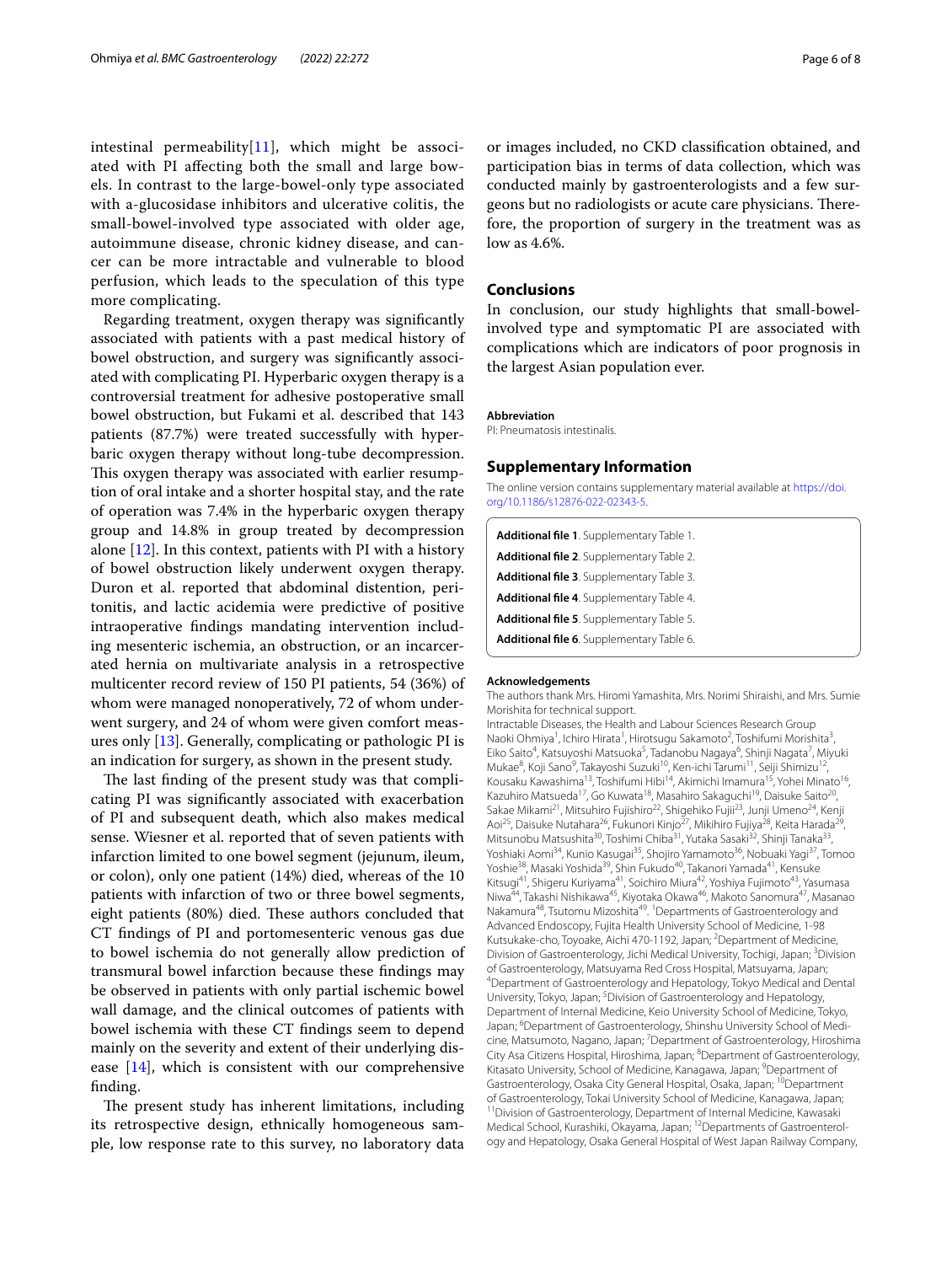Osaka, Japan; 13Department of Gastroenterology, Shimane University School of Medicine, Izumo, Shimane, Japan; 14Center for Advanced IBD Research and Treatment, Kitasato Institute Hospital, Kitasato University, Tokyo, Japan; <sup>15</sup>Division of Gastroenterology, Sapporo Kosei General Hospital, Sapporo; <sup>16</sup>Department of Gastroenterology, NTT Medical Center, Tokyo, Japan; 17Department of Gastroenterology and Hepatology, Kurashiki Central Hospital, Okayama, Japan; 18Department of Gastroenterology, Tokyo Metropolitan Komagome Hospital, Tokyo, Japan; <sup>19</sup>Department of Gastroenterology, Moriguchi Keijinkai Hospital, Osaka, Japan; 20Department of Gastroenterology and Hepatology, Kyorin University School of Medicine, Tokyo, Japan; <sup>21</sup> Department of Gastroenterology and Hepatology, Kobe City Medical Center West Hospital, Kobe, Hyogo, Japan; 22Department of Gastroenterology, Graduate School of Medicine, The University of Tokyo, Tokyo, Japan; 23Department of Gastroenterology and Hepatology, Kyoto Katsura Hospital, Kyoto, Japan; 24Department of Medicine and Clinical Science, Graduate School of Medical Sciences, Kyushu University, Fukuoka, Japan; 25Department of Gastrointestinal Oncology, Osaka Medical Center for Cancer and Cardiovascular Diseases, Osaka, Japan; 26Department of Gastroenterology and Hepatology, Tokyo Medical University Hachioji Medical Center, Tokyo, Japan; 27Department of Endoscopy, University of the Ryukyus Hospital, Okinawa, Japan; <sup>28</sup>Division of Gastroenterology and Hematology/ Oncology, Department of Medicine, Asahikawa Medical University, Asahi‑ kawa, Japan; 29Department of Gastroenterology and Hepatology, Okayama University Graduate School of Medicine, Dentistry and Pharmaceutical Sciences, Okayama, Japan; 30Third Department of Internal Medicine, Kansai Medical University, Osaka, Japan; 31Division of Gastroenterology, Department of Internal Medicine Iwate Medical University, Morioka, Japan; 32Department of Gastroenterology and Hepatology, Graduate School of Medical Sciences, Kumamoto University, Kumamoto, Japan; 33Department of Endoscopy, Hiroshima University Hospital, Hiroshima, Japan; <sup>34</sup>Department of Gastroenterology, Fukuoka University Chikushi Hospital, Fukuoka, Japan; <sup>35</sup>Department of Gastroenterology, Aichi Medical University School of Medicine, Nagakute, Aichi, Japan; <sup>36</sup>Department of Gastroenterology and Hematology, Faculty of Medicine, University of Miyazaki, Miyazaki, Japan; <sup>37</sup>Department of Molecular Gastroenterology and Hepatology, Kyoto Prefectural University of Medicine, Graduate School of Medical Science, Kyoto, Japan; <sup>38</sup>Division of Gastroenterology, Department of Internal Medicine, Kobe University Graduate School of Medicine, Kobe, Japan;<sup>39</sup>Tohno Kousei Hospital, Mizunami, Gifu, Japan; <sup>40</sup>Department of Behavioral Medicine, Tohoku University Graduate School of Medicine, Sendai, Miyagi, Japan; 41First Department of Medicine, Hamamatsu University School of Medicine, Hamamatsu, Japan; 42Department of Internal Medicine, National Defense Medical College, Saitama, Japan; <sup>43</sup>Gastroenterological Center, Department of Gastroenterological Surgery, Cancer Institute Hospital, Japanese Foundation for Cancer Research, Tokyo, Japan; <sup>44</sup>Department of, Endoscopy, Aichi Cancer Center Hospital, Aichi; 45Nagahama City Hospital, Nagahama, Shiga; <sup>46</sup>Department of Gastroenterology, Osaka City Juso Hospital, Osaka, Japan; 47Department of Gastroenterology, Hokusetsu General Hospital, Osaka, Japan; 48Department of Gastroenterology and Hepatology, Nagoya University Graduate School of Medicine, Nagoya, Japan; <sup>49</sup>Department of Gastroenterology and Metabolism, Nagoya City University Graduate School of Medical Sciences, Nagoya, Japan

#### **Author contributions**

The study concept and design were developed by NO, IH, and TH. Drafting of the manuscript, critical revision of the manuscript for important intellec‑ tual content, analysis and interpretation of data, and statistical analysis were performed by NO. Data from the research group members were managed by NO. Acquisition of the data was performed by NO, HS, TM, ES, KM, TN, SN, MM, KS, TS, KT, SS, KK, and Intractable Diseases, the Health and Labour Sciences Research Group. All authors read and approved the fnal manuscript.

#### **Funding**

This work was supported in part by Health and Labour Sciences Grants for research on intractable diseases from Ministry of Health, Labour and Welfare of Japan. The funder of the study had no role in the study design, data collection, data analysis, data interpretation, or writing of the report.

#### **Availability of data and materials**

All data generated or analysed during this study are included in this article and its supplementary material tables. Further enquiries can be directed to the corresponding author.

### **Declarations**

#### **Ethical approval and consent to participate**

This study was reviewed and approved by the institutional review board and ethics committee of Fujita Health University Hospital (ID: HM20-253), and in accordance with the guidelines of national/international/institutional or Declaration of Helsinki. Informed consent was obtained in the form of opt-out on the web-site. Those who rejected it were excluded. All authors had access to the study data and reviewed and approved the fnal manuscript.

#### **Consent for publication**

Not applicable.

#### **Competing interests**

We disclose no reports or publications that contain any materials that appear in the article. The authors have no conficts of interest to declare including employment, consultancies, honoraria, stock ownership and options, expert testimony, grants or patents received or pending, royalties which took place in the previous three years.

#### **Author details**

<sup>1</sup> Departments of Gastroenterology and Advanced Endoscopy, Fujita Health University School of Medicine, 1‑98 Kutsukake‑cho, Toyoake, Aichi 470‑1192, Japan. <sup>2</sup> Department of Medicine, Division of Gastroenterology, Jichi Medical University, Tochigi, Japan. <sup>3</sup> Division of Gastroenterology, Matsuyama Red Cross Hospital, Matsuyama, Japan. <sup>4</sup> Department of Gastroenterology and Hepatology, Tokyo Medical and Dental University, Tokyo, Japan. <sup>5</sup> Division of Gastroenterology and Hepatology, Department of Internal Medicine, Keio University School of Medicine, Tokyo, Japan. <sup>6</sup> Department of Gastroenterology, Shinshu University School of Medicine, Matsumoto, Nagano, Japan. <sup>7</sup> Department of Gastroenterology, Hiroshima City Asa Citizens Hospital, Hiroshima, Japan. 8 Department of Gastroenterology, Kitasato University, School of Medicine, Kanagawa, Japan. <sup>9</sup> Department of Gastroenterology, Osaka City General Hospital, Osaka, Japan. <sup>10</sup>Department of Gastroenterology, Tokai University School of Medicine, Kanagawa, Japan. 11Division of Gastroenterology, Department of Internal Medicine, Kawasaki Medical School, Kurashiki, Okayama, Japan.<br><sup>12</sup>Departments of Gastroenterology and Hepatology, Osaka General Hospital of West Japan Railway Company, Osaka, Japan. <sup>13</sup>Department of Gastroenterology, Shimane University School of Medicine, Izumo, Shimane, Japan.<br><sup>14</sup>Center for Advanced IBD Research and Treatment, Kitasato Institute Hospital, Kitasato University, Tokyo, Japan.

#### Received: 4 October 2021 Accepted: 18 May 2022 Published online: 31 May 2022

#### **References**

- <span id="page-6-0"></span>1. Galandiuk S, Fazio VW. Pneumatosis cystoides intestinalis. A review of the literature. Dis Colon Rectum. 1986;29:358–63.
- <span id="page-6-1"></span>2. Ho LM, Paulson EK, Thompson WM. Pneumatosis intestinalis in the adult: benign to life-threatening causes. AJR Am J Roentgenol. 2007;188:1604–13.
- <span id="page-6-2"></span>3. Yamaguchi K, Shirai T, Shimakura K, Akamatsu T, Nakama H, Kono K, Sakato M, Shigeno T, Furuta S, Nakajima T, et al. Pneumatosis cystoides intestinalis and trichloroethylene exposure. Am J Gastroenterol. 1985;80:753–7.
- <span id="page-6-3"></span>4. Tsujimoto T, Shioyama E, Moriya K, Kawaratani H, Shirai Y, Toyohara M, Mitoro A, Yamao J, Fujii H, Fukui H. Pneumatosis cystoides intestinalis following alpha-glucosidase inhibitor treatment: a case report and review of the literature. World J Gastroenterol. 2008;14:6087–92.
- <span id="page-6-4"></span>5. Kaneko M, Sasaki S, Teruya S, Ozaki K, Ishimaru K, Terai E, Nakayama H, Watanabe T. Pneumatosis cystoides intestinalis in patients with systemic sclerosis: a case report and review of 39 Japanese cases. Case Rep Gastrointest Med. 2016;2016:2474515.
- <span id="page-6-5"></span>6. DuBose JJ, Lissauer M, Maung AA, Piper GL, O'Callaghan TA, Luo-Owen X, Inaba K, Okoye O, Shestopalov A, Fielder WD, Ferrada P, Wilson A, Channel J, Moore FO, Paul DB, Johnson S. Pneumatosis Intestinalis Predic‑ tive Evaluation Study (PIPES): a multicenter epidemiologic study of the